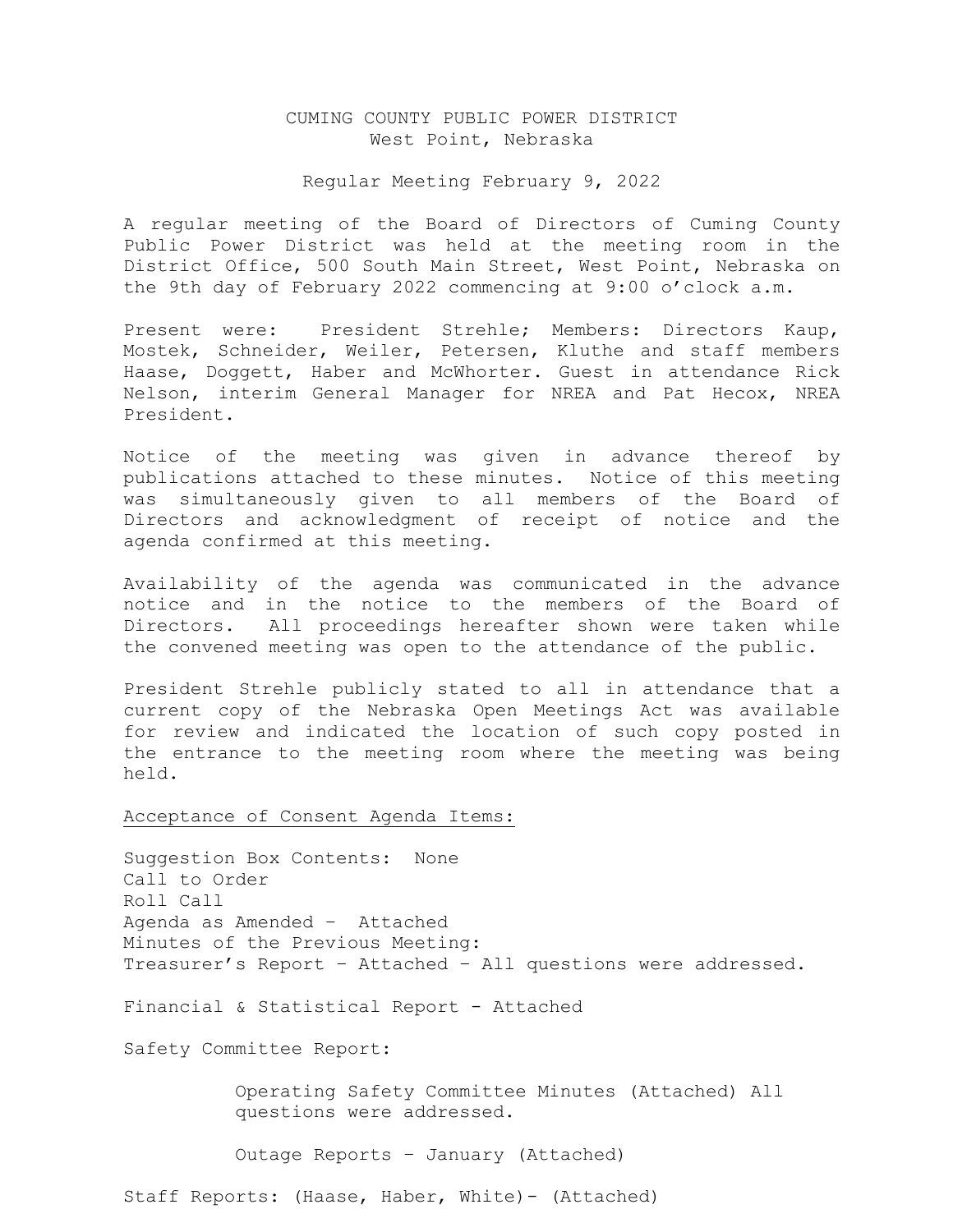Page 2 - Minutes

(1) After discussion, a motion was made by Director Kluthe and seconded by Director Mostek **to accept the consent agenda items as presented.**

After discussion, a roll call vote was as follows:

| Petersen | Yes | Mostek  | Yes |
|----------|-----|---------|-----|
| Kaup     | Yes | Strehle | Yes |
| Kluthe   | Yes | Weiler  | Yes |

Motion carried (6-0).

(2) After discussion, a motion was made by Director Kluthe and seconded by Director Kaup **to accept Policy 108 – Physical Examinations.**

After discussion, a roll call vote was as follows:

| Petersen | Yes | Mostek  | Yes |
|----------|-----|---------|-----|
| Kaup     | Yes | Strehle | Yes |
| Kluthe   | Yes | Weiler  | Yes |

Motion carried (6-0)

(3) After discussion, a motion was made by Director Mostek and seconded by Director Weiler **to approve Policy 501-A, Remote Disconnect Procedures.**

After discussion, a roll call vote was as follows:

| Petersen | Yes | Mostek  | Yes |
|----------|-----|---------|-----|
| Kaup     | Yes | Strehle | Yes |
| Kluthe   | Yes | Weiler  | Yes |

Motion carried (6-0)

(4) After discussion, a motion was made by Director Kluthe and seconded by Director Petersen **to approve Policy 511 Net Metering up to 25 kw with changes presented.** After discussion, a roll call vote was as follows:

| Petersen | Yes | Mostek  | Yes |
|----------|-----|---------|-----|
| Kaup     | Yes | Strehle | Yes |
| Kluthe   | Yes | Weiler  | Yes |

Motion carried (6-0)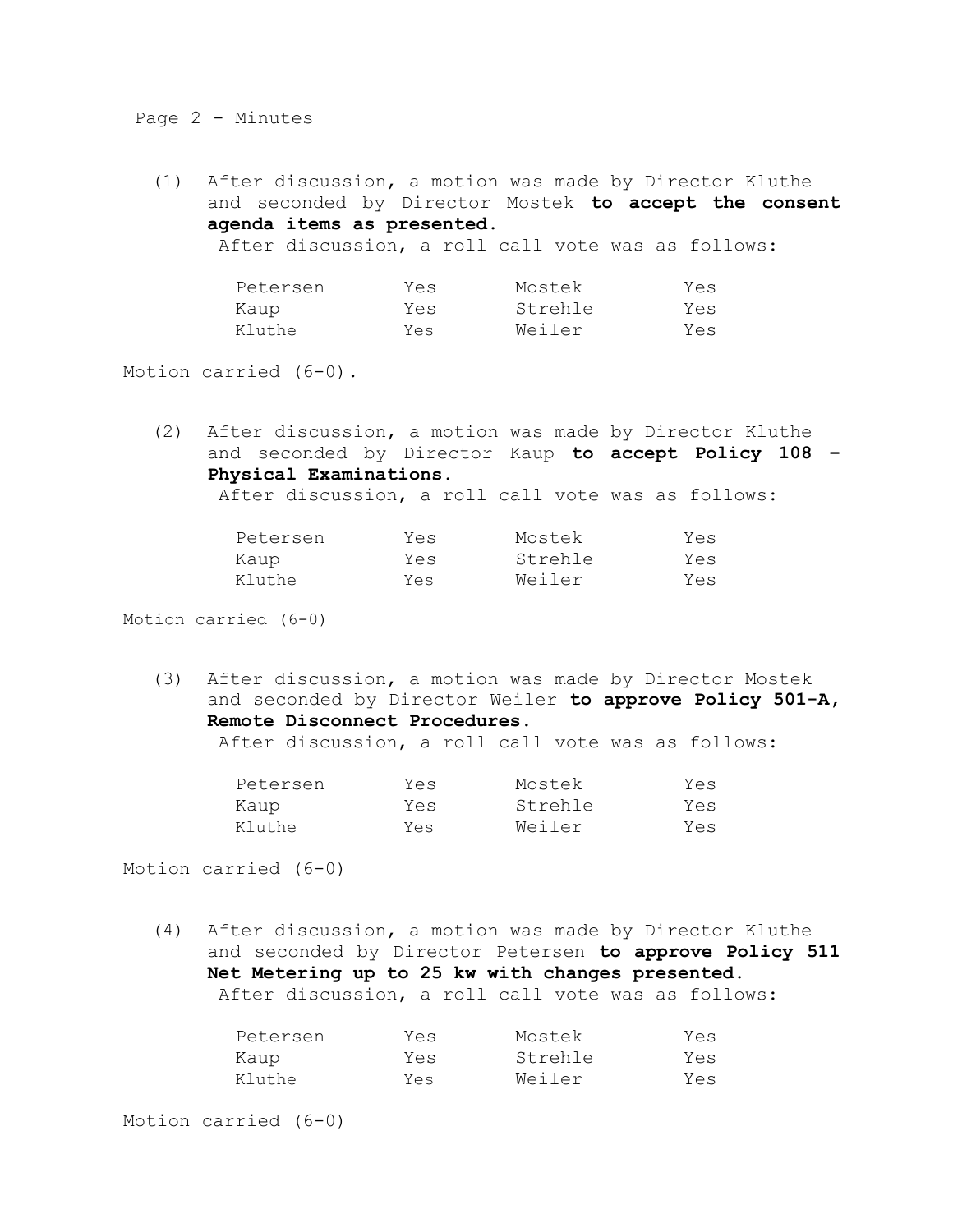(5) After discussion, a motion was made by Director Mostek and seconded by Director Petersen **to accept 2021 Year End Financials as presented.**  After discussion, a roll call vote was as follows:

| Petersen | Yes | Mostek  | Yes |
|----------|-----|---------|-----|
| Kaup     | Yes | Strehle | Yes |
| Kluthe   | Yes | Weiler  | Yes |

Motion carried (6-0).

## **Directors' Expense and Reports**

Director expenses were presented.

Director Kluthe asked about the charges for BWJ. General Manager McWhorter stated that was the lawyer fee for reviewing and looking at CCPPD charter and districts.

Director Kaup had a customer talk to him about CCPPD charging for the Double Throw switch. Kaup wanted to know when we started charging customers to install a double throw switch. Operations Manager Scott Haber said when a double throw switch is installed, we only charge for material. Haber thinks it changed after a big storm in 2010. Director Kaup asked that at the March board meeting, documentation is brought in showing when CCPPD started charging and how it was handled.

Director Strehle has been traveling to other districts board meeting. During the board meetings it was noted that lunch is brought in, instead of the board members going out for lunch after the meeting. It is then a taxable lunch and director Strehle feels like CCPPD needs to investigate how we handle the lunch after meetings.

#### **Public Comment**

None was given

## **Meeting Updates**

## **NREA Quarterly and Legislative Event**

General Manager McWhorter and directors Strehle, Mostek, Kaup and Weiler attended the event. Numbers were low, due to COVID. Director Strehle also attended a class.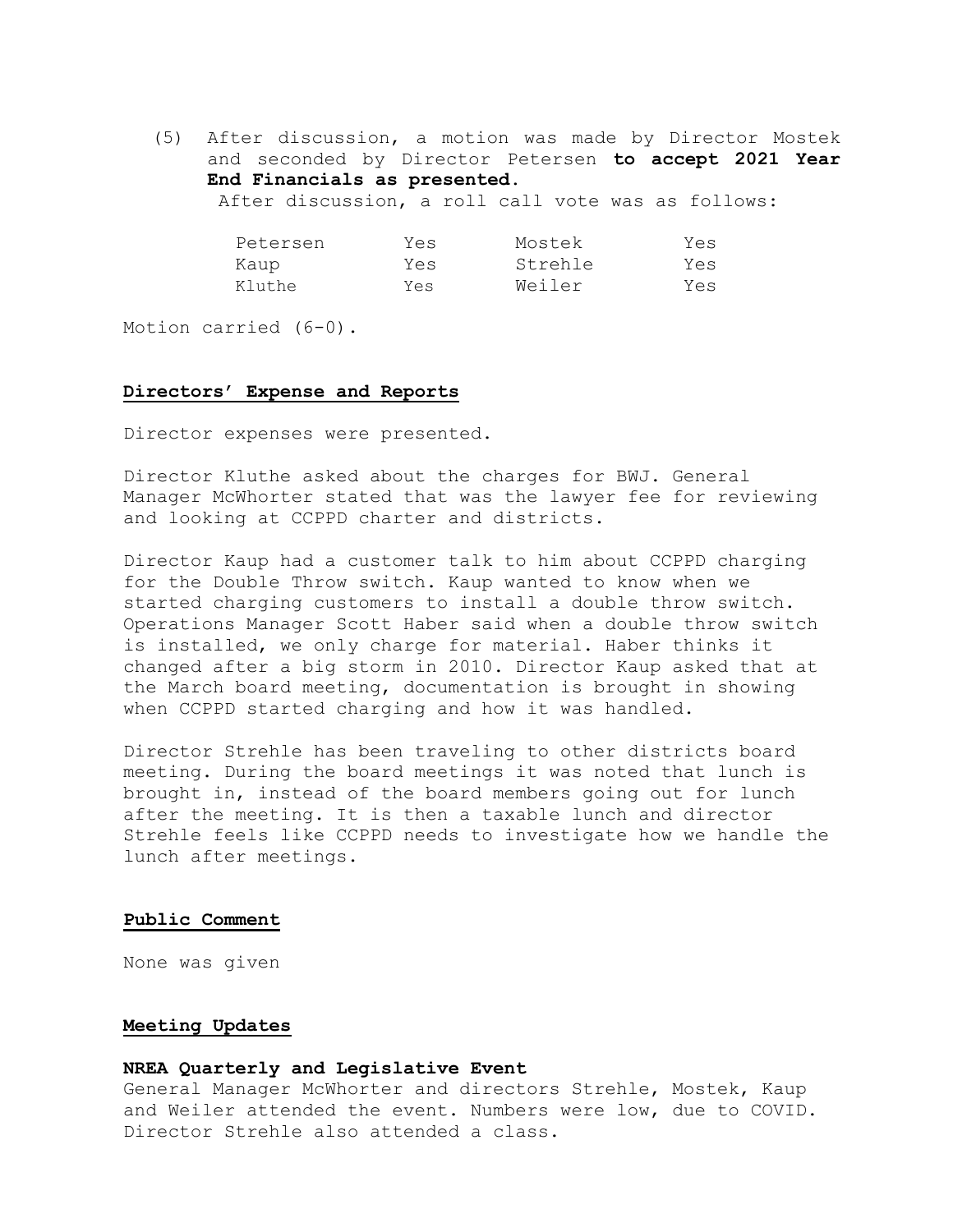## **Director Assignments**

## **NRECA Power Xchange**

Registration, airline and hotel are all taken care of. Director Strehle, Petersen and General Manager McWhorter will be attending the event.

## **Legislative Conference**

General Manager McWhorter asked the directors if they would want to attend the event that is held May  $1^{st-}$  4<sup>th</sup>. Legislature will not be in session, so there will not be many people to talk to attend. Directors decided to wait until the fall to attend the event. Director Strehle will attend the event because of his involvement on the NRECA board.

## **Co-Bank**

General Manager McWhorter and director Mostek will be attending the evening event.

## **Managers Expense & Report**

Chet McWhorter reported his expenses.

## **Solar**

Solar output for January was the best January yet. The two solar panels are repaired. There are a few solar projects in the que.

# **December Storm/NEMA**

Kari has sent all the required information to FEMA/NEMA. Waiting on Biden and NEMA to see if CCPPD will be reimbursed.

## **Potential Legislation**

There are several Public Power Bills that were discussed last week. McWhorter discussed the bills with the directors. McWhorter will continue to attend the meetings and stay educated on what bills need a voice for Public Power.

Directors watched the video of General Manager Chet McWhorter and the speech he gave at the CEO close up meeting.

#### **Old Business**

#### **Line School Scholarships**

Operation Manager Scott Haber had a student talk to him about the Line School Scholarship. He will be attending Northeast Community College next fall. His parents are not a customer of Cuming County PPD, but he does have a grandparent who has several accounts with CCPPD. Student is wondering if he would be eligible for the scholarship. In the guidelines it states the students' parents need to be a CCPPD customers. Directors stated that CCPPD must stick to the guidelines. They did ask to update the scholarship to say parent or legal guardian.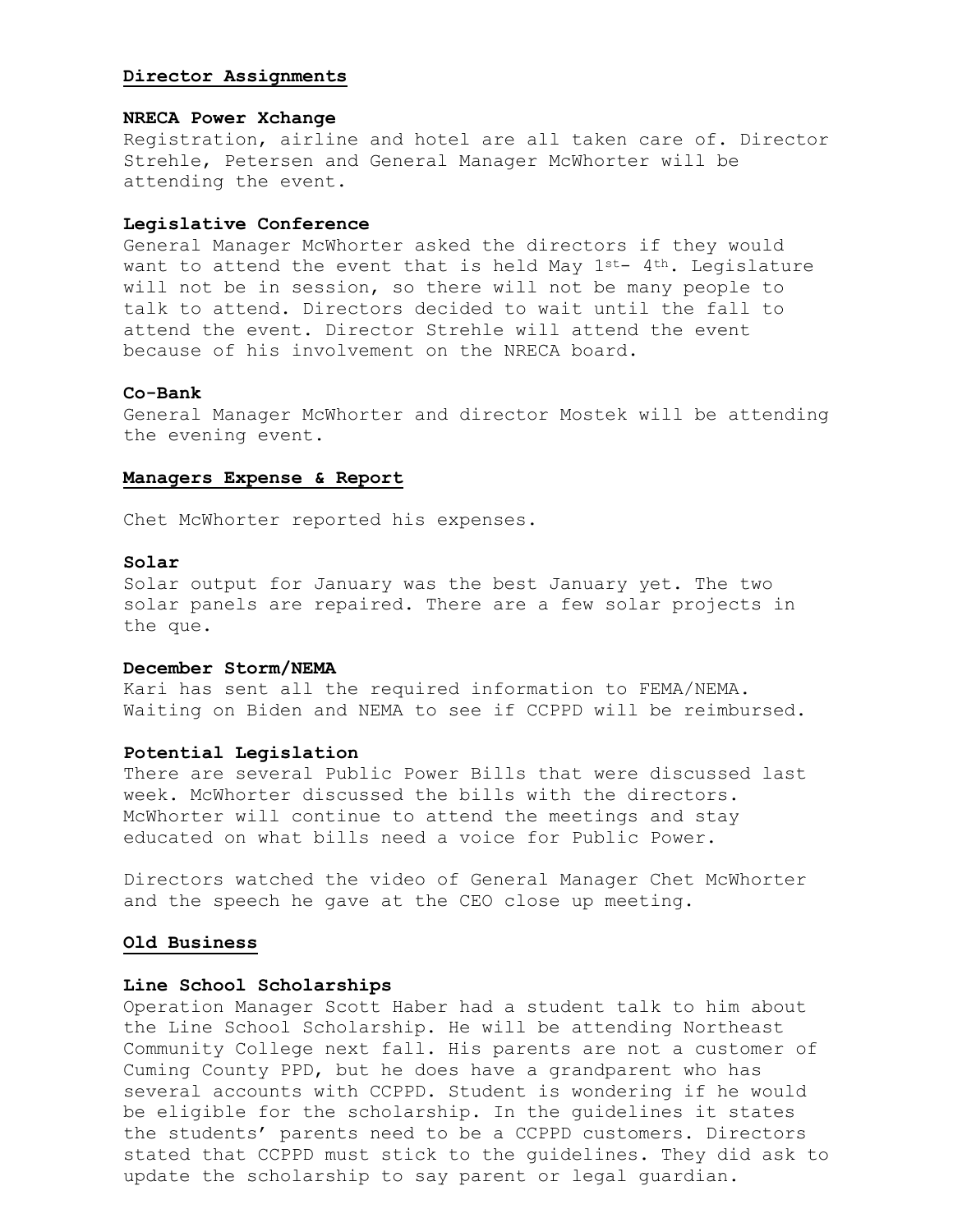#### **New Business**

## **NREA Strategic Planning Discussion**

Rick Nelson, Interim General Manager for NREA and Pat Hexcox, NREA President attended the meeting. There are attending Public Power Board Meetings to discuss goals and expectations for the hiring of a new General Manager for NREA. Board and member input is important to the NREA. After the strategic plan is in place, they will start the process of hiring a new General Manager. The board discussed their input and filled out the questioner that was presented.

## **Policy 108 – Physical Examinations** Policy was discussed and reviewed.

**Policy 501-A – Remote Disconnect Procedures** Policy was discussed and reviewed.

**Policy 511 – Net Metering up to 25 kW** Policy was discussed and reviewed.

# **2021 Year End Financials**

Kari Haase presented the 2021-year end financials to the board.

**The next regular meeting will be held Friday March 11th, 2022, at 9:00 am.**

**Motions were read by Doggett.**

## **ITEMS FOR FUTURE BOARD MEETING:**

Double Throw Switches

2021 Audit

The motion was made at 11:30 am to adjourn the meeting by Director Weiler and seconded by Director Petersen.